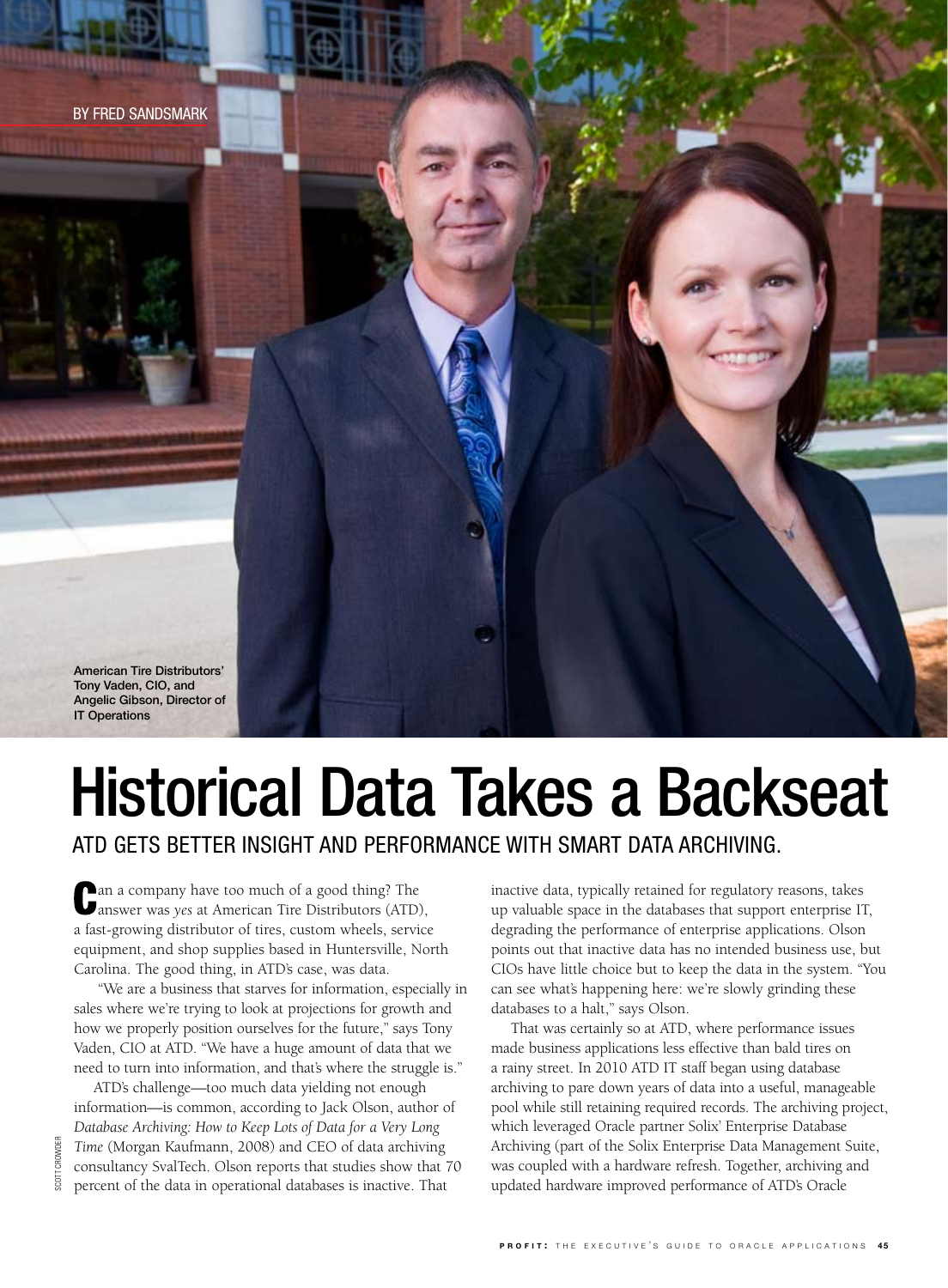E-Business Suite implementation, made application development and testing and disaster recovery operations easier, and paved the way for future IT initiatives.

#### WORKING AROUND THE SYSTEM

ATD's data growth was driven by several factors. First, the company has expanded rapidly through acquisitions. ATD was #13 on *Inc. Magazine*'s 2009 list of fastest-growing private companies in America as ranked by revenue; its 2008 revenue

>>SNAPSHOT American Tire Distributors (ATD) atd-us.com Location: Huntersville, North Carolina Industry: Tire wholesaler/distributor Employees: 2,300 Customers: 71,000 Annual delivery miles: 28 million Oracle products: Oracle E-Business Suite 11*i*, Oracle Real Application Clusters 11*g*, Oracle Database 11*g* Partner products: Solix Enterprise Database Archiving, part of the Solix Enterprise Data

Management Suite

#### ARCHIVING SHIFTS INTO HIGH GEAR

The size of ATD's database also threatened to stall a planned hardware upgrade. ATD executives wanted to upgrade old UNIX-based servers to newer hardware running Linux. "The first time we did our trial run, it took more than seven days to migrate," Gibson recalls. "That was pretty daunting." That time frame was shaved down to 60 hours with some additional effort, but that was still too long for ATD to be out of operation.

of US\$2 billion was up 30.3 percent over three years.

The sheer number of products that ATD distributes was a second contributor to the data growth. The company's catalog contains approximately 40,000 SKUs, ranging from tires and wheels for a variety of vehicles to electronic tire pressure sensors and specialized tools. Many of these products are relatively new offerings for ATD, added to the company's catalog in recent years as cars have grown more sophisticated.

A third factor was the expansion of ATD's Oracle E-Business Suite environment, which launched in 2005. "Oracle E-Business Suite is our core," Vaden says. "A lot of our processes are built around the Oracle product suite."

The dozen Oracle E-Business Suite modules ATD currently runs have been phased in over several years, and ATD's Oracle applications environment continues to grow in size and complexity. The next planned milestone is a staged rollout of Oracle Warehouse Management to ATD's 85 distribution centers across the U.S. When this move is complete at the end of 2011, ATD's Oracle user base will have quadrupled from 600 users to 2,500.

With so many changes, maintaining application performance has become difficult. "You start off at 300 GB, and your database keeps growing year after year," recalls Angelic Gibson, ATD's director of IT operations. "We got to a point where we were constantly tuning SQL, just struggling with the volume of data in our primary tables." At its peak, ATD's Oracle environment consumed 3 TB of storage.

Data growth caused ripple effects throughout the company. Complete backups took 20 hours. Oracle Recovery Manager clones took as long as four days. Nightly batch processes were encroaching on the workday. (An extreme example: when one ATD customer acquired another, merging the two companies' inventory data could take seven hours.)

When overnight processes extended into the next business day, employee productivity suffered. Employees at ATD's Field Support Services office were sometimes forced to wait until as late as 11 a.m. to start work. Delivery route planning was delayed, which affected customer satisfaction. In some cases, daily processing was being held over until weekends. "We were really starting to make the business work around the system," Gibson says. "That's where it became problematic."

So ATD tapped the brakes on the hardware upgrade and shifted gears to its database archiving project. Though archiving was initially intended to improve application performance, Gibson realized that a smaller database would speed up migration to the new hardware. "Definitely the driver to get [archiving] done more quickly was our hardware refresh," she recalls.

ATD selected archiving technology from Oracle partner and independent software vendor Solix Technologies after evaluating three different products. Vaden liked Solix' established partnership with Oracle and its products' validated integration with Oracle E-Business Suite.

"Long-term support was critical to us," adds Gibson. "We felt like Solix wasn't a company that was going to disappear from the marketplace. We got to meet their support team and got a very good understanding of how their support cycle works. We also had confidence that they would meet our needs for customization."

Solix' technological underpinnings also appealed to the ATD team. "We were comfortable with their approach toward archiving," Gibson says. "There are many different technological ways of archiving in an Oracle E-Business Suite environment. We much preferred Solix' approach, using the logic that Oracle has built into their application and certified."

Raghu Kodali, Solix vice president of product management and strategy, says Solix' Oracle Validated Integration and flexible archiving technology appeal to many customers. "Our approach allows customers to use Oracle E-Business Suite– provided routines, custom-built rules, or a combination of both," he explains. "This helps customers like ATD archive the right set of transactional business objects based on user-defined business rules."

With help from a Solix team, ATD first ran the archive in its development environment. "We worked out the kinks there, and then we went through full user acceptance testing," Gibson recalls. Business users signed on and verified that the data was present and viewable in the archive according to the users' specific responsibilities as established in Oracle E-Business Suite.

 Solix' Kodali says that the product extends the Oracle E-Business Suite responsibilities framework so the privileges associated with users' Oracle E-Business Suite logins can be used to access data in the Solix archive. This simplifies security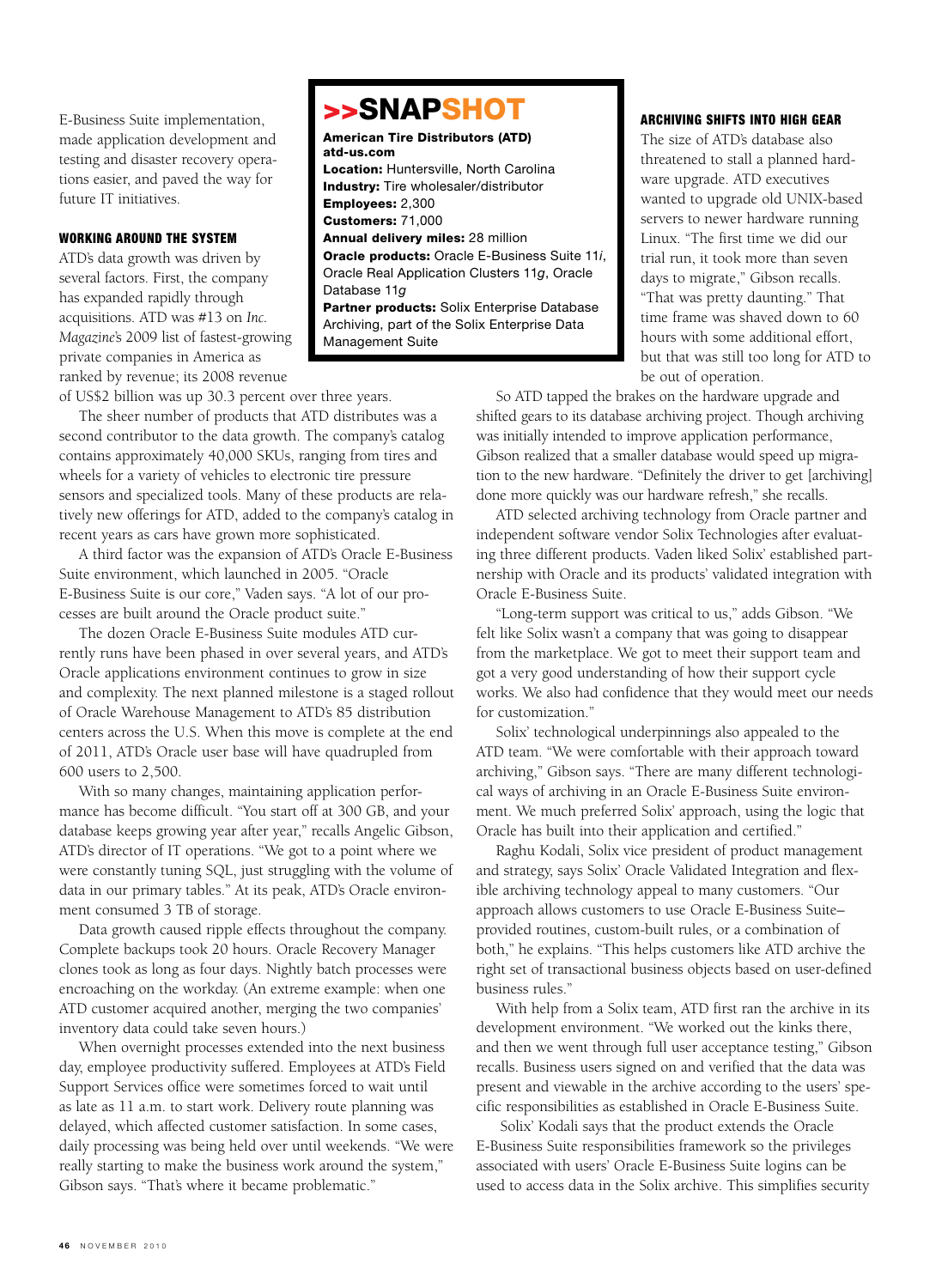and eliminates the need for users to learn an additional tool.

As each Oracle E-Business Suite module's archive was approved and documented, it was migrated into production. General ledger, accounts receivable, inventory, and pricing modules were moved over the course of three months, from January to March 2010. Archiving those four modules decreased the size of the Oracle E-Business Suite database by 25 percent, Gibson says, and when the accounts payable, purchasing, and costing modules are complete—later this year the database will be 40 percent smaller.

With this database reduction in place, ATD returned to its hardware refresh, completing it in September 2010. The smaller database migrated to the new platform in about 40 hours. "Had we not archived, we would have to be completely down for more than 60 hours," Gibson says. "That's a loss of business for us. Solix was a huge success factor in our ability to migrate over a weekend."

#### BENEFITS DOWN THE ROAD

ATD got an expected performance boost in Oracle E-Business Suite from database archiving. "We see a 50 to 60 percent performance improvement in our nightly batch processing, with no SQL tuning at all," Gibson says. "It's huge." Revisiting one extreme example: the seven hours of processing formerly required to merge two customers' inventory data was reduced to one hour, and with further SQL tuning

it now runs in one minute.

The smaller operational database also paves the way for future IT initiatives. ATD is migrating some of its modules to Oracle E-Business Suite 12, and in 2012 executives plan to adopt Oracle Fusion Middleware. Vaden says database archiving will make those transitions easier. "The more streamlined our current products are, the better our ability to make decisions about them," he says. "From my perspective, this helps put us on the right path for upgrades."

Vaden also notes that disaster recovery at ATD works better with a smaller database. "I hope we'll never need to recover from a failure or a disaster," he says, "but when we're setting a recovery point objective and a recovery time objective, the less data we have to recover, the faster we're back in production."

Having a smaller database also helps with new application development. "We're constantly in a development cycle," Gibson explains. "We're developing and pushing code quickly, so we need to have fresh data in our testing and development instances. When it takes four days to do a clone, it's impractical to meet the demands the business puts on us. So by decreasing the time in a cloning scenario—we're down to about a day and a half now—we can get clones done on the weekend."

#### SET FOR THE LONG HAUL

Database archiving has also helped ATD move toward a lifecycle management approach to data, meaning that the company

### Establishing Retention Policies

Every organization that deploys database archiving needs to establish two data retention policies: how long (or how much) data will be kept in the active database, and how long archived data will be retained before it is deleted altogether.

American Tire Distributors (ATD) initially established different lengths of time for active data in each of its Oracle E-Business Suite modules, but this proved impractical. "A lot of our users have to go between modules when they do their analyses," explains Angelic Gibson, ATD's director of IT operations. "They would find two years' worth of data in one module but only nine months in another. They were getting really confused."

So ATD established that a minimum of 13 months of historical data would be kept active for all modules. But because archiving is done annually rather than on an ongoing basis, as much as 24 months of data is allowed

to collect in the production database.

It works like this: Archiving of data from two years prior is done at the end of January, after the close of the company's fiscal year. (For example, data from calendar year 2008 was archived beginning in February 2010.) The archiving and purging process, which happens during evening and weekend maintenance windows, takes about eight weeks and removes a terabyte of data; when it is complete, 15 months worth of data remains in the active production database.

The next annual archive, in February 2011, will remove data from calendar year 2009. Gibson notes that, because of upgraded hardware, the archiving process will probably take four weeks instead of eight.

Data will spend seven years in ATD's archive and then be removed to a diskbased backup system. While it's in the archive, that data remains available to business users who need it. "That's

one of the reasons we went with Solix," Gibson says. "Solix allows us to view the data through one single system, as opposed to our users having to pull it up somewhere else."

Raghu Kodali, vice president of product management and strategy at Solix, says ATD's three-tier arrangement is typical for Solix users. "As the data ages out of active archive, it can be moved into a highly compressed and immutable mode," he explains. "Even then, it can still be searched, reported, and audited, and can only be deleted when the retention period expires. This helps customers mitigate risk from a compliance point of view."

Some companies will need to keep their archived data much longer than ATD does, says Jack Olson, author of *Database Archiving* (Morgan Kaufmann, 2008). "It varies by application, by industry, and by country," he explains. "You need to find all [that apply to you], and then pick the longest line."